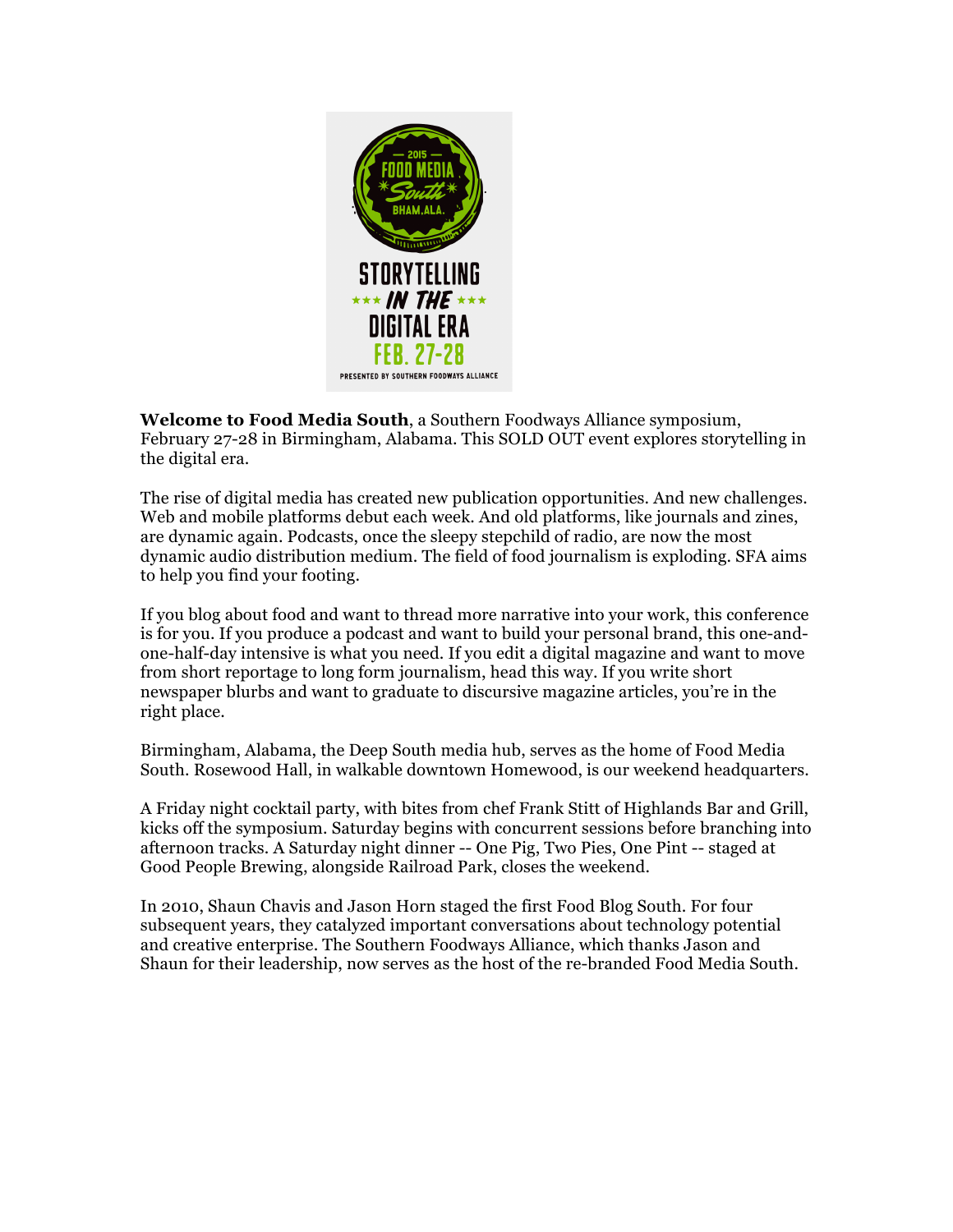**SFA partners with underwriters who respect the autonomy of working journalists and encourage you to explore the city and state that Food Media South calls home:**

# **Alabama Tourism Department**

**Greater Birmingham Convention and Visitors Bureau** 

### **FRIDAY**

7:00 **Welcome Bites and Drinks (Aloft Hotel, Homewood)** 1903 29<sup>th</sup> Ave. South Frank Stitt, Highlands Bar & Grill

8:00 **Dine Birmingham** (Roster curated by Jennifer Cole)

### **SATURDAY**

*With the exception of Saturday night supper, all events are at Rosewood Hall, first floor of City Hall in Homewood. Address: 2850 19th St. South*

# 8:00 **Registration, Breakfast & Coffee** Little Donkey Royal Cup

#### 9:00

**The State of Food Media: A Conversation with Dorothy Kalins and John Kessler**

Dorothy Kalins, Saveur founding editor John Kessler, *Atlanta Journal-Constitution* John T Edge, SFA (moderator)

### 10:00

#### **Sounds: Return of the Podcast**

Tina Antolini, *Gravy Podcast* Cynthia Joyce, Assistant Professor of Journalism & New Media (moderator)

# 11:00

# **Images: From Blogs to Books**

Angie Mosier, Placemat Productions Erika Council, *Southern Soufflé* Sara Camp Milam, SFA (moderator)

### 12:00 **WORDS**

# **Writing Short: In Defense of the List and the Blurb**

Jed Portman, *Garden & Gun* Jennifer V. Cole, *Southern Living* Bill Addison, *Eater National* (moderator)

# **Writing Long: 5,000 is the new 500 (words)**

Allison Glock, Journalist & Novelist Chuck Reece, *Bitter Southerner* (moderator)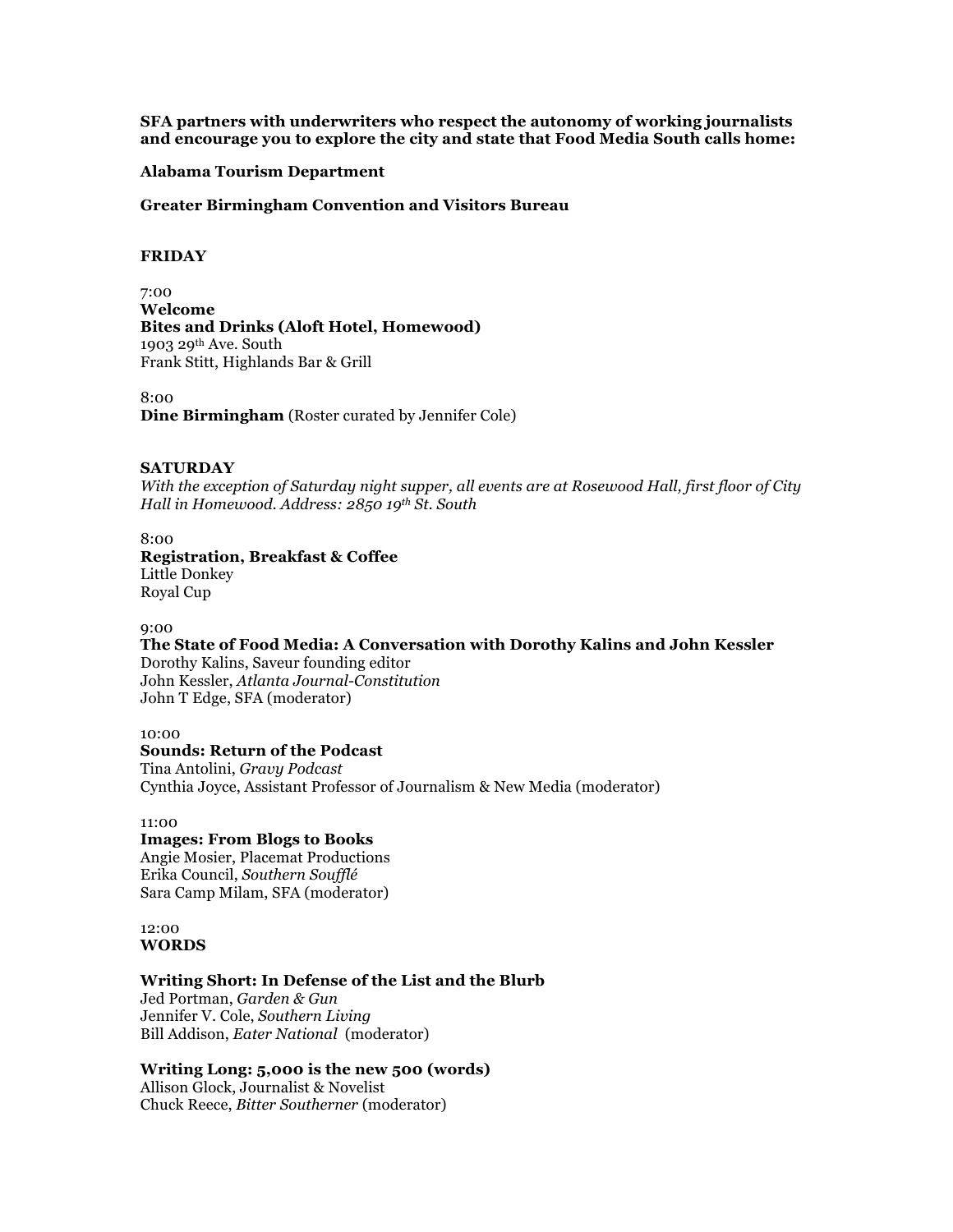1:00 **Meat & Three in Black & White** Eagles Soul Food Johnny's Homewood

1:30 **Film Interlude "Q: Alabama's Barbecue Legends"**  Van Sykes, Bob Sykes BarB-Q Roscoe Hall II, grandson of Dreamland Bar-B-Que founder

2:00 **PLATFORMS**

### **Journals: Back to the Page**

Andrew Thomas Lee, *Brother* Katie Culbert, *Runaway Dish* Sara Camp Milam, SFA (moderator)

# **Social Media: Handles & Hashtags**

Kyle Tibbs Jones, *Bitter Southerner* Ashley Zink, Polished Pig Media, (moderator)

# 3:00

# **Building a Brand: From Platforms to Personas**

Roscoe Hall III, Knife Party & *Punk as Food* Libby Romano, Big Communications Mary Beth Lasseter, SFA (moderator)

4:00

## **The Restaurant Review: Southern Perspective on National Trends**

Bill Addison, *Eater National* John Kessler, *Atlanta Journal-Constitution* (moderator)

# **Recipe Writing: Narratives & Techniques**

Cynthia Graubart, *Mastering the Art of Southern Cooking* Tamie Cook, Mindful Eating Melissa Hall, SFA (moderator)

5:00

# **Keynote: Hey, You, Pitch Me Something**

Chuck Reece, *Bitter Southerner* John T Edge, SFA (inquisitor)

7:00

**One Pig, Two Pies, One Pint (Good People Brewing Company, Birmingham)** 114 14th St. South Woodrow Washington, Archibald's Bar-B-Que Van Sykes, Bob Sykes BarB-Q John Hall, Post Office Pies Michael Sellers, Good People Brewing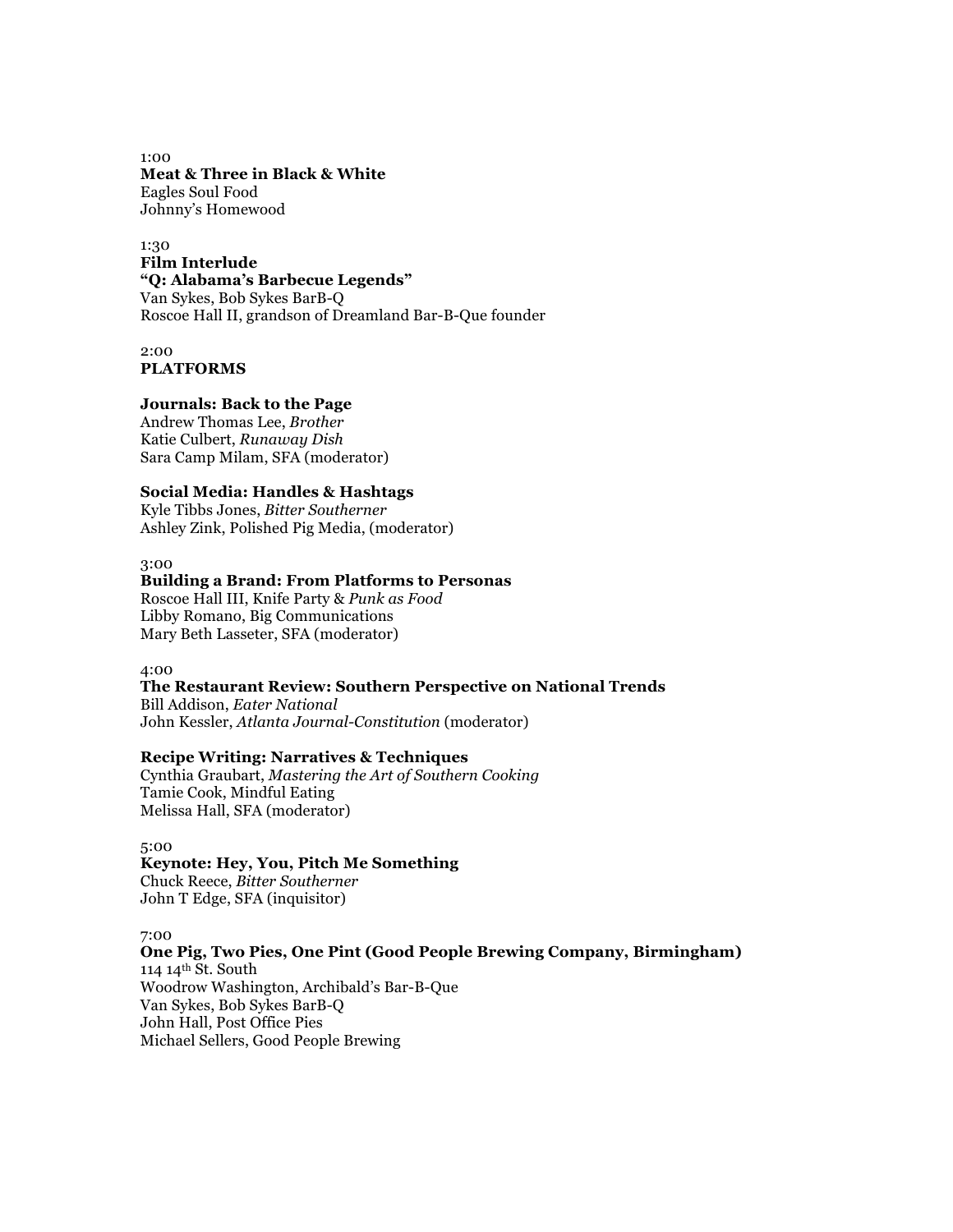# **FOOD MEDIA SOUTH PRESENTERS**

**Bill Addison** of Atlanta is the national restaurant critic for *Eater*. He travels the United States and Canada in search of America's essential restaurants.

**Tina Antolini** is the host and producer of the SFA's *Gravy* podcast. Previously she was a reporter and producer for *State of the Re:Union* on National Public Radio.

**Jennifer V. Cole** is the deputy editor for *Southern Living* magazine. Her list of 100 Best Restaurants in the South is both inspiring and envy-inducing.

**Tamie Cook** is a chef, food stylist, video production consultant, writer, recipe developer, and caterer. Before launching her own business, she was Alton Brown's culinary director for eleven years.

**Erika Council** is the writer and photographer of the blog *Southern Soufflé*. She credits her love of food to her grandmother Mildred Council of Chapel Hill, North Carolina, better known as Mama Dip.

**Katie Culbert** is the founder, along with her husband, Denny, of *Runaway Dish*, a quarterly magazine and dinner series based in Lafayette, Louisiana.

**John T. Edge** is the director of the Southern Foodways Alliance. He is at work on *The Potlikker Papers*, a personal history of Southern Food.

**Allison Glock** is a senior staff writer for *ESPN* and a contributing editor for *Garden & Gun*. Previously published in *The New Yorker* and T*he New York Times Magazine,* she is the author of the memoir, *Beauty Before Comfort.*

**Cynthia Graubart** is the author of six books, including the James Beard Award winning *Mastering the Art of Southern Cooking*. She produced Georgia Public Television's first nationally syndicated television series, "New Southern Cooking with Nathalie Dupree." Her new book, *Southern Vegetables*, debuts in March 2015.

**Roscoe Hall II** is a Birmingham-based artist and chef whose grandfather, John "Big Daddy" Bishop, was the founder of Dreamland Bar-B-Que. Hall holds an MFA from the Savannah College of Art and Design and maintains Punk as Food, a playful food-styling parody site.

**Cynthia Joyce,** a native of Charlotte, North Carolina, is an assistant professor of journalism and new media. Her career has included editorial work at *MSNBC*, *Salon*, and NOLA.com. She is the editor of an anthology of bloggers' responses to Hurricane Katrina, which is forthcoming from University of New Orleans Press.

**Dorothy Kalins** was the founding editor of *Saveur* magazine in 1994. Following a tenure as the executive editor of *Newsweek*, she now works as a magazine consultant and a producer of cookbooks. She also serves as chair of the James Beard Journalism Awards committee

**John Kessler** is the lead restaurant critic for the *Atlanta Journal-Constitution*. He is as prolific a Tweeter as he is an eater.

**Andrew Thomas Lee** is an Atlanta-based photographer published in *Garden & Gun*, among other magazines. He collaborates on *Brother*, a food-and-agriculture 'zine.